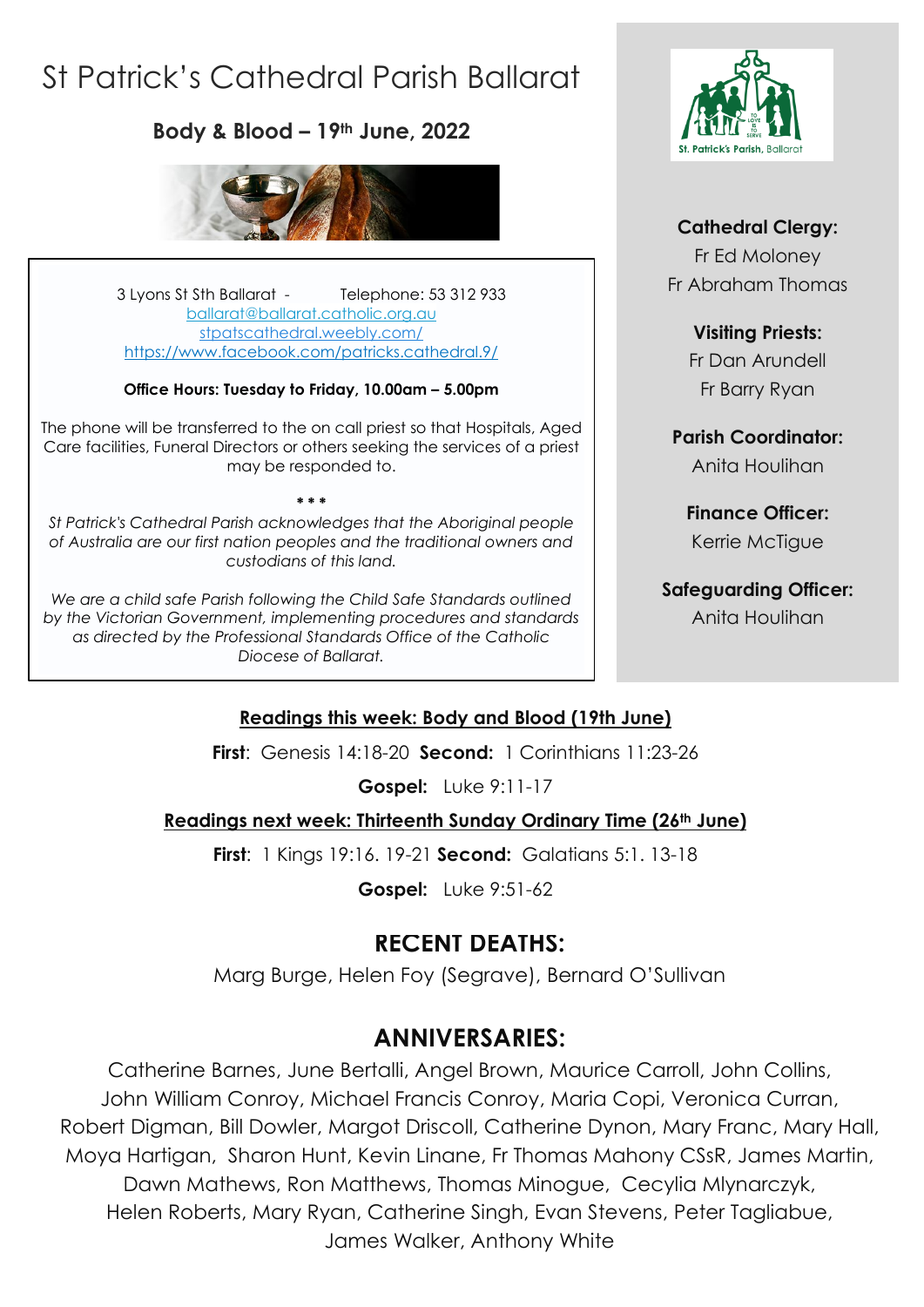# **FIRST EUCHARIST CELEBRATIONS**

The final celebrations for First Eucharist take place at Masses this weekend. We congratulate the 136 children who have celebrated and keep them in our prayers.

*"First Communion is, above all, a celebration. We celebrate Jesus, who wants to remain always by our side. He will always be with us." - Pope Francis*

#### *Updated notice from last week:*

# **CELEBRATING CLERGY JUBILEES OF ORDINATION**

Mass to acknowledge priests celebrating their Jubilee of Ordination to the Priesthood this year will be held on Tuesday, June 21, 2022 at St Patrick's Cathedral, Ballarat at 5.15pm. Bishop Paul will be the main celebrant and con-celebrants will be priests of the diocese.

| The Jubilarians are:<br>50 <sup>th</sup> | Fr Thomas Brophy, ordained 20/5/1972  |
|------------------------------------------|---------------------------------------|
| 60 <sup>th</sup>                         | Fr Kevin Arundell, ordained 21/7/1962 |
| 6.5 <sup>th</sup>                        | Fr Kevin Murphy, ordained 2/12/1957   |
|                                          | Fr John McKinnon, ordained 21/12/1957 |
|                                          |                                       |

All are welcome to attend. You are invited to join the Choir for this Mass, which will be downstairs. Practice prior to Mass at 4.30pm

# **ORDINATION TO THE PRIESTHOOD**

*'Hello singers! St Augustine once said that those who sing pray twice. We feel that those who help others sing may pray thrice!*

We would like to take the opportunity to thank you all most sincerely for the enthusiasm and commitment you are putting into this occasion. This is the first Ordination to the Priesthood in the Diocese in over nine years, so you are all involved in a rather historic occasion.

You are each an integral part of the celebration and each with your gifts and talents (and angelic voices) help give worthy praise to God. We encourage you all to please continue with the practice and the caring support of each other, building up community amongst each other and all those present on the night. Please be assured of our prayers and may the intercession of St Cecilia open up those vocal chords and bring forth beautiful song!'

*Rev. Bill Lowry and Rev. Matt Restall* **This is a Diocesan event so choir members are welcome from across the Diocese**. Practice sessions will take place in St Patrick's Cathedral, Ballarat on the following dates: **Thursday 30 June, 7pm Thursday 14 July, 7pm**

**Thursday 7 July, 7pm Thursday 21 July, 7.30pm**

# **ANNUAL COLLECTION FOR THE POPE**

The Annual Collection for the Holy Father will be taken up on the weekend of 2nd/3rd July 2022. Through this collection we have the opportunity to support the Pope's pastoral care for people around the world.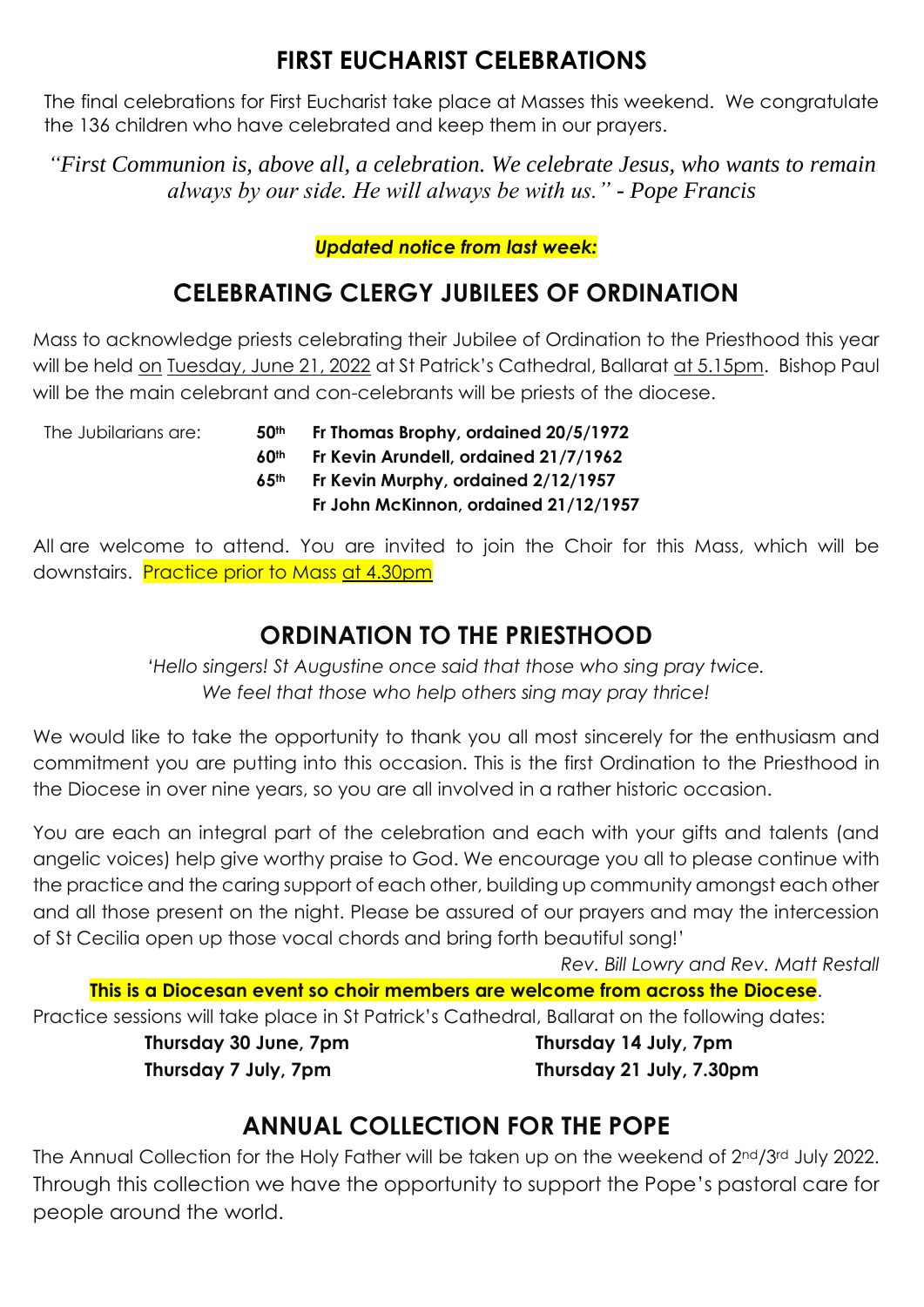### **GOSPEL REFLECTION**

The gospel for today brings together elements that have traditionally formed part of Christian worship. In the first part of the story, Jesus welcomes those who follow him. He then speaks to them of God's kin-dom and heals those in need of healing. In the second part, he takes the loaves, blesses them, breaks them and puts them before the disciples who distribute the bread to the assembled people. All eat and are satisfied.

The second part of the story is full of eucharistic symbolism. The setting is a "desert" place, recalling the wanderings of the Israelites in the desert of Sinai. The hunger of the people recalls God's care of Israel in the wilderness. God feeds God's people in the deserts of life, but only if those called to be disciples recognise their responsibility to be the hands of God. "Send them away" is one solution, clearly not the one preferred by Jesus. Rather, he says, "You give them something to eat". They are said to number "five thousand men (andres)". The women and children are simply not counted. When the people sit down in circles and share their food, they find there is more than enough for everyone. They gather up the broken pieces, just as we must remember to gather up the pieces that so often go to waste.

Jesus' actions and words over the bread [and the fish] are echoed in the account of his final meal with the disciples: the bread broken and shared becomes his body broken and "given" for them. In the celebration of Eucharist, bread broken and wine poured out change their meaning. While all analogies fall short, we might begin to understand this mystery by thinking of the Eureka flag. The flag is constructed of fabric and thread, but it is no longer simply the sum of its material parts, precious as they are. The restored flag is housed in a special place and protected with the utmost care. Because of its associations with the Eureka rebellion and what that stands for in Australian history, it has taken on a meaning other than the goodness of the materiality of fabric and thread. In the celebration of Eucharist, the God-given gifts of bread and wine likewise become more than their material parts. They are life for us, the shared life of the Risen Christ. Eucharistic life is covenanted life. Recognition of another level of meaning does not discount the integrity and goodness of the underlying material reality, but rather affirms it.

Sharing in Eucharist means giving life for the sake of the many, sometimes to the point of heroism, sometimes simply by sharing our resources or our left-over pieces with others in need. Finally, it is important to remember that the healing is the prelude to the sharing of the bread. We are called to ensure there is a place at the table for those so often excluded from community by disability, ill-health or any kind of prejudice.

Veronica Lawson

### **Parish Contributions**

Thank you for contributing to the Cathedral collections this week:

**First Collection** (Presbytery - Priest support) \$1,644.10

**Second Collection** (Parish – buildings, office, admin, grounds and maintenance) \$4,747.00 (including envelopes, credit cards and direct debits)